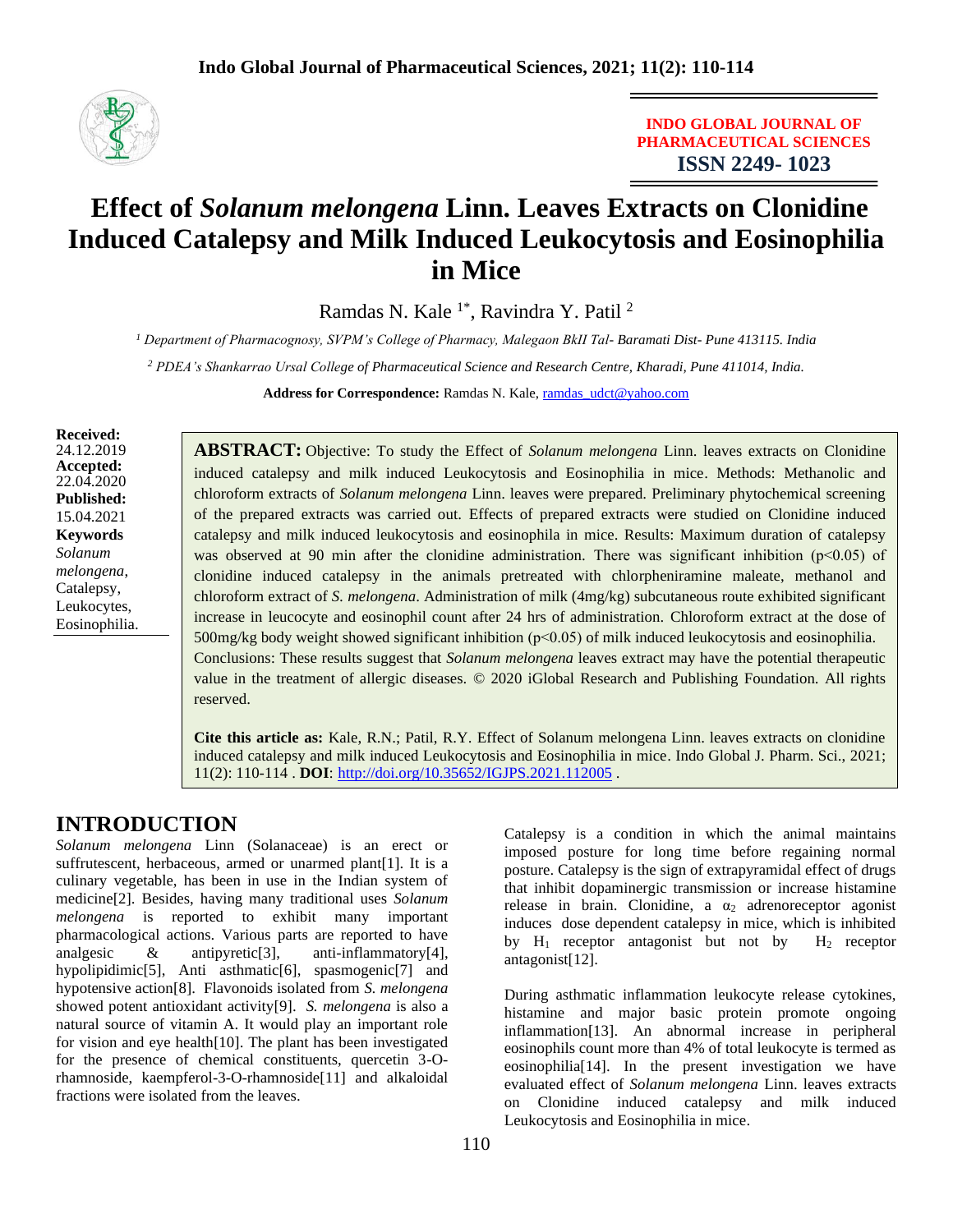### **Indo Global Journal of Pharmaceutical Sciences, 2021; 11(2): 110-114**

## **MATERIALS AND METHODS**

#### **Collection of plant material**

The leaves of *Solanum melongena* were collected from the rural areas of Baramati Dist-Pune (Maharashtra) and identified in the Department of Botany, Agricultural Development Trust's Shardabai Pawar Mahila Mahavidyalaya, Shardanagar Malegaon BkII Tal-Baramati Dist-Pune, Maharashtra, India. (Voucher specimen PASR-140)

#### **Drugs and chemicals**

The drugs used were: clonidine (Neon Lab. Ltd.,India), chlorpheniramine maleate (Pfizer Ltd.) and dexamethasone (Zydus Heathcare Ltd); all were purchased from commercial source. Chemicals used were: Methanol and chloroform (Research Lab. Industries, India)

#### **Extract preparation and phytochemical screening**

The leaves of *Solanum melongena* were dried and crushed to coarse powder. Powdered material was subjected to soxhlet extraction with methanol and chloroform as a solvent. Extracts so obtained were concentrated to dryness by evaporating the solvent. Yields were calculated. Extracts were stored at room temperature and protected from direct sunlight. Both the extracts were separately subjected to preliminary phytochemical screening using standard tests.

#### **Animals**

Swiss albino mice (20-30gm) of either sex were obtained from National Institute of Biosciences, Pune, India. Animals were maintained in our animal house under standard laboratory condition. Animals were exposed to day night light cycle and room temperature  $(24 \pm 2)^{0}C$ . All animals are allowed free access to ready-made food pellets and water. Animals were handled according to standard protocols for the use of laboratory animals[15].The experimental protocol was approved by the Institutional Animal Ethics Committee (1214/ac/08/CPCSEA).

#### **Acute toxicity study**

Acute toxicity study was performed by oral route in mice as per OECD guidelines 423.

#### **Clonidine induced catalepsy in mice**

Bar test was performed to study effect of clonidine induced catalepsy[16-18]. Clonidine (1mg/kg, s.c.) was injected to mice (n=6). Before 1 h of clonidine treatment, group I received dist. Water (1ml/kg i.p.) group II received Chlorpheniramine maleate (10mg/kg body weight, i.p.) group III received methanolic extract (250mg/kg body weight i.p.) group IV received methanolic extract (500mg/kg body weight i.p.) group V received chloroform extract (250mg/kg body weight i.p) and group VI received chloroform extract (500mg/kg body weight i.p.) Forepaws of mice were placed on horizontal bar and time required to remove the paws for each animal was noted and duration of catalepsy were measured at 15, 30, 60, 90 and 120 min.

**Milk induced Leukocytosis and Eosinophilia in mice**

Swiss albino mice of either sex weighing between 20-30g were divided into six groups of five animals each. All animals received boiled (boiling temp  $70^{\circ}$ C and boiling time 20 min) and cooled milk in dose of 4 ml/kg subcutaneously. Animal belong to group I treated as control and received distilled water 10 ml/kg. p.o. Group II received methanolic extract 250mg/kg.p.o.(MESML250), Group III received methanolic extract 500mg/kg.p.o.(MESML500) Group IV received chloroform extract 250mg/ kg.p.o.(CESML250) Group V received chloroform extract 500mg/ kg.p.o.(CESML500), whereas group VI received Dexamethasone 50mg/kg i.p. All the extracts and standard drug were administered 1h before milk injection. Blood samples were collected before and 24 h after milk administration from the retro orbital plexus, under light ether anesthesia. Difference in total leukocyte and eosinophil count before and after 24h drug administration were calculated [19].

#### **Statistical analysis**

The mean ±SEM values were calculated for each group. The statistical analysis was performed using one way analysis of variance (ANOVA) followed by Dunnett's test for individual groups comparison with control. A probability value less than 0.05 were considered as significant.

## **RESULTS AND DISCUSSION**

#### **Acute toxicity study**

Treatment with methanol and chloroform extract up to 2000mg/kg orally to mice did not induce mortality. Hence  $LD_{50}$  was considered to be more than 2000 mg/kg. Based on acute toxicity results 250 and 500 mg/kg doses were selected.

#### **Preliminary phytochemical screening**

**Table 1** represents the results of the phytochemical screening for both methanolic extract as well as chloroform extract.

| <b>Phytoconstituents</b> | <b>Methanol</b><br>extract | <b>Chloroform</b><br>extract |
|--------------------------|----------------------------|------------------------------|
| Alkaloids                | $+++$                      | $+++$                        |
| <b>Flavonoids</b>        | $++$                       | $+++$                        |
| Saponins                 |                            |                              |
| <b>Tannins</b>           | $^{++}$                    | $++$                         |
| <b>Steroids</b>          |                            |                              |

#### **Table1. Phytochemical screening of the extracts**

+++: strong intensity reaction, ++: medium intensity reaction, +: Weak intensity reaction,-:Not detected

#### **Clonidine induced catalepsy**

All the groups showed maximum duration of catalepsy at 90 min after the clonidine administration. There was significant inhibition  $(p<0.05)$  of clonidine induced catalepsy in the animals pretreated with chlorpheniramine maleate, methanolic extract and chloroform extract (**Table 2, Figure 1 and 2**).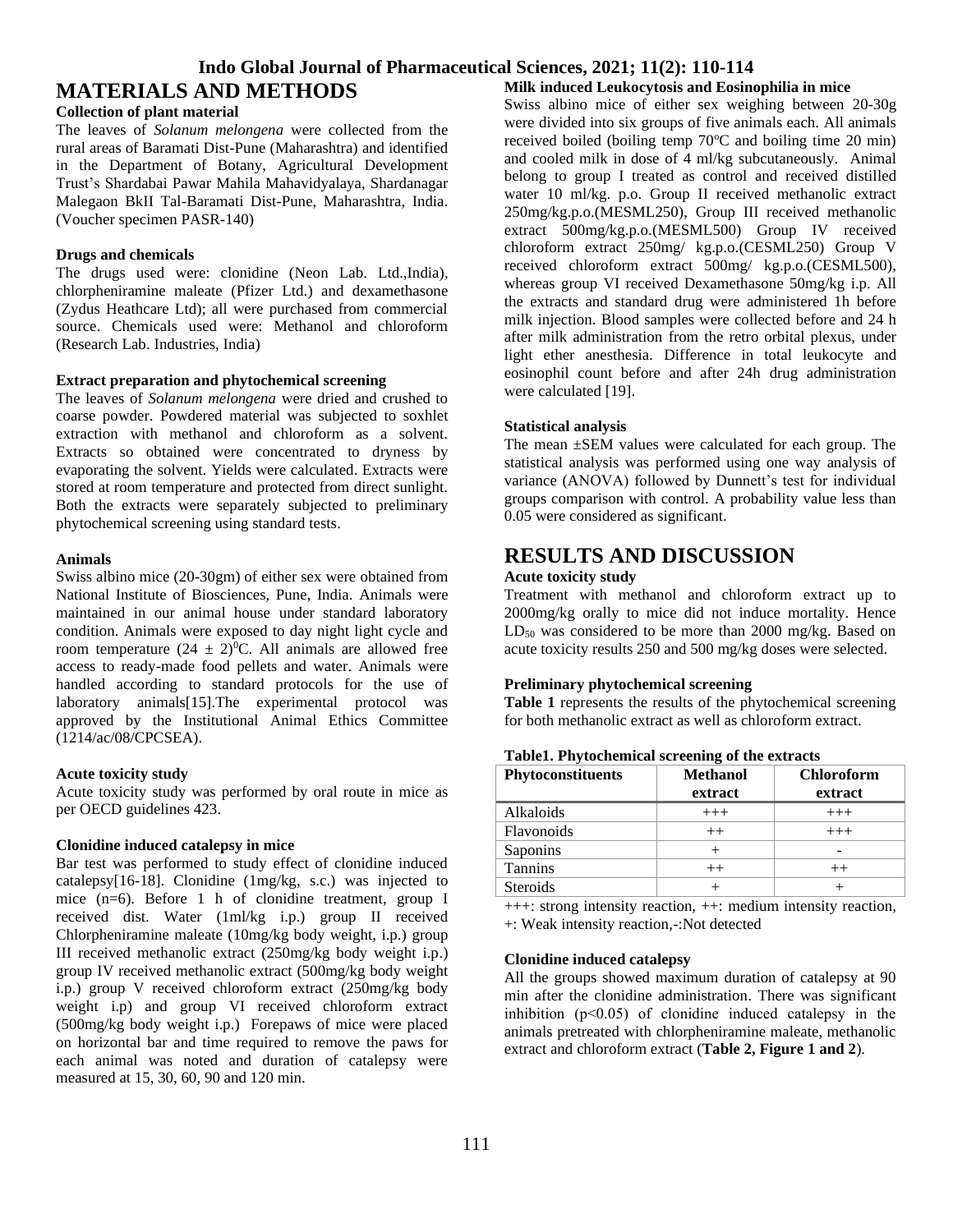**Table 2. Effect of various extracts of** *Solanum melongena* **on clonidine induced catalepsy in mice**

| Group       | Duration of catalepsy (Sec), Mean±SEM |                  |                  |                  |                 |
|-------------|---------------------------------------|------------------|------------------|------------------|-----------------|
|             | 15 <sub>min</sub>                     | $30 \text{ min}$ | $60 \text{ min}$ | $90 \text{ min}$ | $120\text{min}$ |
| Contr       | $62.00 \pm$                           | $89.33 + 4$      | $102.00+$        | $142.33 \pm$     | $63.00 \pm 5.$  |
| ol          | 4.465                                 | .828             | .819             | 12.387           | 190             |
| <b>Std</b>  | $4.33+0$                              | $10.00 \pm 1$    | $22.00+3$        | $30.00+2.$       | $20.00 \pm 1.$  |
|             | $.667*$                               | $.461*$          | $.367*$          | 295*             | 414*            |
| <b>MES</b>  | $6.33 \pm 1$                          | $22.00 \pm 3$    | $29.00 \pm 3$    | $45.167+$        | $22.167+$       |
| ML          | $.116*$                               | $.055*$          | $.215*$          | 7.692*           | $3.911*$        |
| 250         |                                       |                  |                  |                  |                 |
| <b>MES</b>  | $5.00+0$                              | $16.167+$        | $23.00 \pm 2$    | $35.00 \pm 2.$   | $17.00 \pm 2.$  |
| ML          | $.856*$                               | $2.27*$          | $.324*$          | 530*             | $422*$          |
| 500         |                                       |                  |                  |                  |                 |
| <b>CESM</b> | $6.00+0$                              | $17.00 \pm 1$    | $25.00 \pm 2$    | $35.00 \pm 2.$   | $21.00 \pm 1.$  |
| L250        | $.966*$                               | $.317*$          | $.887*$          | $221*$           | $653*$          |
| <b>CESM</b> | $3.00 \pm 0$                          | $18.00 \pm 1$    | $21.00 \pm 1$    | $30.00 \pm 2.$   | $13.33 \pm 0.$  |
| <b>L500</b> | $.577*$                               | $.065*$          | $.571*$          | $422*$           | 882*            |

\*p˂0.05

**Figure 1. Effect of Chlorpheniramine maleate (10mg/kg body weight, i.p.) on clonidine induced catalepsy in mice.**







**Milk induced Leukocytosis and Eosinophilia in mice**

Subcutaneous administration of boiled and cooled milk at dose of 4ml/kg. showed a significant increase in the leukocytes and eosinophils count after 24h as compared to leukocyte count before milk administration (**Table 3 and 4; Figure 3 and 4**).

| Table 3. Effect of various extracts of Solanum melongena |  |
|----------------------------------------------------------|--|
| leaves on milk induced Leukocytosis in mice              |  |

| <b>Treatment</b> | <b>Difference in Total</b><br>leukocyte count<br>(Per cu mm) (Mean $\pm$<br>SEM) |
|------------------|----------------------------------------------------------------------------------|
| Dist. Water      | $2936.00 \pm 487.13$                                                             |
| MESML250         | $2386.00 \pm 374.13$                                                             |
| MESML500         | $943.00 \pm 98.78$ <sup>*</sup>                                                  |
| CESML250         | $1891.00 \pm 191.19$                                                             |
| CESML500         | $706.00 \pm 172.81**$                                                            |
| Dexamethasone    | $476.00 \pm 110.40***$                                                           |
|                  | $(50mg/kg$ i.p.)                                                                 |

\*p˂0.004, \*\*P˂0.003, \*\*\*p ˂0.001

| Figure 3. Effect of various extracts of Solanum melongena |  |  |
|-----------------------------------------------------------|--|--|
| leaves on milk induced leukocytosis in mice               |  |  |



**Table 4. Effect of various extracts of** *Solanum melongena*  **leaves on milk induced Eosinophilia in mice**

| Group                     | <b>Treatment</b>                                                                                                                                                                                                                                                                                                                                               | <b>Difference Total</b><br>eosinophil count<br>(Per cu mm) (Mean $\pm$<br>SEM) |
|---------------------------|----------------------------------------------------------------------------------------------------------------------------------------------------------------------------------------------------------------------------------------------------------------------------------------------------------------------------------------------------------------|--------------------------------------------------------------------------------|
| T                         | Dist. Water                                                                                                                                                                                                                                                                                                                                                    | $214.00 \pm 38.64$                                                             |
| $\mathbf{H}$              | MESML250                                                                                                                                                                                                                                                                                                                                                       | $148.00 \pm 15.29**$                                                           |
| III                       | MESML500                                                                                                                                                                                                                                                                                                                                                       | $107.00 \pm 11.35$                                                             |
| IV                        | CESML250                                                                                                                                                                                                                                                                                                                                                       | $120.00 \pm 18.16$                                                             |
| V                         | CESML500                                                                                                                                                                                                                                                                                                                                                       | $100.00 \pm 22.36*$                                                            |
| VI                        | Dexamethasone                                                                                                                                                                                                                                                                                                                                                  | $92.00 \pm 22.00$ ***                                                          |
| $\mathbf{a}$ $\mathbf{a}$ | $(0.5mg/kg$ i.p.)<br>$\mathbf{u}$ , $\mathbf{v}$ , $\mathbf{v}$ , $\mathbf{v}$ , $\mathbf{v}$ , $\mathbf{v}$ , $\mathbf{v}$ , $\mathbf{v}$ , $\mathbf{v}$ , $\mathbf{v}$ , $\mathbf{v}$ , $\mathbf{v}$ , $\mathbf{v}$ , $\mathbf{v}$ , $\mathbf{v}$ , $\mathbf{v}$ , $\mathbf{v}$ , $\mathbf{v}$ , $\mathbf{v}$ , $\mathbf{v}$ , $\mathbf{v}$ , $\mathbf{v}$ , |                                                                                |

\*p˂0.03, \*\*P˂0.029, \*\*\*p ˂0.025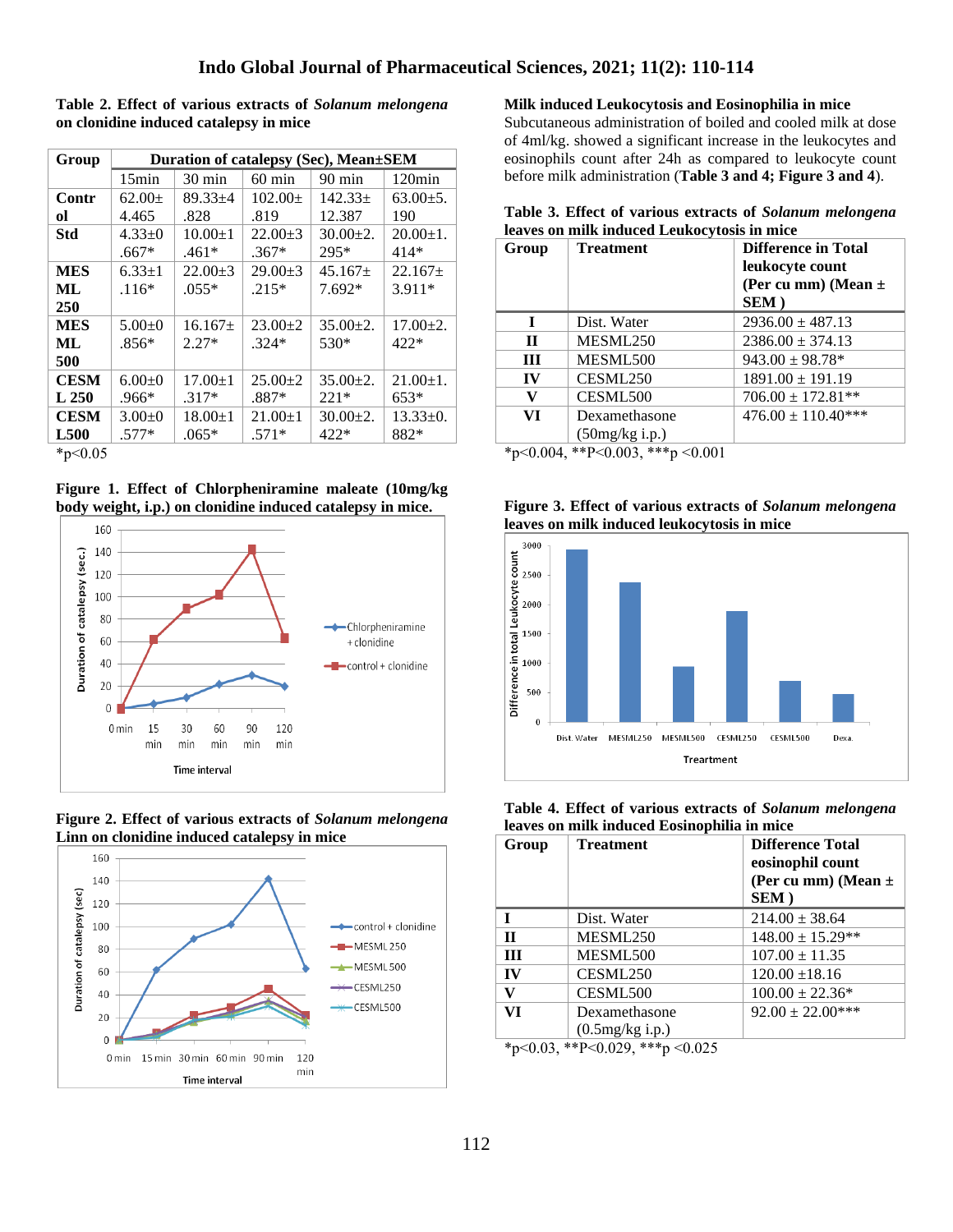### **Indo Global Journal of Pharmaceutical Sciences, 2021; 11(2): 110-114**





It is known that clonidine releases histamine from mast cells[20]. Clonidine induced release of histamine from mast cells is inhibited by  $\alpha_2$  adrenoceptor blocker. In the present investigation, all groups showed maximum duration of catalepsy at 90 min after the clonidine administration. There was significant inhibition (p<0.05) of clonidine induced catalepsy in the animals pretreated with *Solanum melongena* extract. This indicates antihistaminic activity of the *Solanum melongena.*

After parentral administration of milk there is increase in total leukocyte and eosinophil count, this stressful condition can be normalized by administration of an antistress or adaptogenic drug. The involvement of eosinophil in bronchial mucosa, in which allergic inflammation occurs, is a critical contributor to the late asthmatic reaction of congestion and mucus hypersecretion. In the late phase, especially in the development of allergic asthma, eosinophil plays role as inflammatory cell. Eosinophil secrets mediators such as eosinophil cationic protein, tumor necrosis factor, eosinophil derived neurotoxin and prostaglandin results in epithelial shedding, bronchoconstriction and promotion of inflammation in respiratory tract often allergic. In the present study it has been found that, parenteral administration of milk at a dose of 4ml/ kg significantly induced the total leukocyte and eosinophil count (p˂0.001) after 24 hours. Animals of the group treated with chloroform extract (500mg/ kg body weight) of *S. melongena* significantly inhibited increase in number of total leukocyte and eosinophil count.

## **CONCLUSION**

The results of present study revealed that *Solanum melongena* leaves extract inhibit the clonidine induced catalepsy and milk induced leukocytosis and eosinophilia in mice, suggests its potential antihistaminic and antiallergic activities. However we are screening *Solanum melongena* leaves extract for other animal models of asthma to evaluate its efficacy in the management of asthma. We are also working on phytochemical investigation of these extracts to pin point the chemical constituents responsible for the activity

## **ACKNOWLEDGEMENTS**

We express our sincere thanks to Management and Principal of SVPMs College of Pharmacy, Malegaon BkII Tal Baramati Dist Pune for providing necessary research facility for this study. We also express our gratitude to Prof. R.B. Deshmukh, Head, Dept. of Botany, Agricultural Development Trust's Shardabai Pawar Mahila Mahavidyalaya, Shardanagar Tal-Baramati for the authentication of plant.

### **CONFLICT OF INTEREST**

The authors have no conflict of interest.

## **FUNDING SOURCE**

There is no source of funding.

## **DATA AVAILABILITY**

Not declared.

### **REFERENCES**

[1] Warrier PK, Nambier VPK, Ramanakutty C. Indian Medicinal Plants. Orient Longman Publishers Ltd .Madras: India; 1996; 157

[2] Mutalik S, Paridhavi K, Mallikarjuna Rao C, Udupa N. Antipyretic and analgesic effect of leaves of *Solanum melongena* Linn. in rodents. Indian Journal of Pharmacology 2003; 35: 312-315. [3] Vohora SB, Kumar I, Khan MS. Effect of alkaloids of *Solanum melongena* on the central nervous system. J Ethnopharmacol. 1984; 11:331‑336.

[4] Han SW, Tae J, Kim JA, Kim DK, Seo GS, Yun KJ, et al. The aqueous extract of *Solanum melongena* inhibits PAR2 agonist– induced inflammation. Clin Chim Acta 2003; 328:39‑44.

[5] Sudheesh S, Presannakumar G, Vijaykumar S, Vijayalakshmi N.R.,. Hypolipidimic effect of Flavonoids from *Solanum melongena.*  Plant Food Human Nutr. 1997; 51, 321-330.

[6] Bello SO, Muhammad B, Gammaniel KS, Aguye AI, Ahmed H, Njoku CH, et al. Randomized double blind placebo controlled clinical trial of *Solanum melongena* L. fruit in moderate to severe asthmatics. J Med Sci 2004; 4:263‑269.

[7] Mans DRA, Toelsie J, Mohan S ,Jurgens S, Muhringen M, Illes S, et al. Spasmogenic effect of a *Solannum melongena* leaf extract on guinea pig tracheal chains and its possible mechanism(s) J. Ethnopharmacol 2004; 95: 329-333.

[8] Shum OL, Chiu KW. Hypotensive action of *Solanum melongena*  on normotensive rats. Phytother Res. 1991; 5:76‑81.

[9] Sudheesh S, Sandhya C,Asha S.K, Vijayalakshmi N.R.,Antioxidant activity of Flavonoids from *Solanum melongena* Phytother Res 1999; 13, 393-396.

[10] Nish P, Abdul Nazar P, Jayamurthy P., A comparative study on antioxidant activities of different varieties of *Solanum melongena*. Food and chemical Technology 2009; 47: 2640-2644.

[11] Barnabas CGG, Nagarajan S., Chemical and pharmacological studies on the leaves of *Solanum melongena* Fitoterapia. 1989; 60(1): 77-78.

[12] Jadhav JH, Balsara JJ, Chandorkar AG. Involvement of histaminergic mechanisms in the cataleptogenic effect of clonidine in the mice. J Pharm Pharmacol 1983; 35: 671-673.